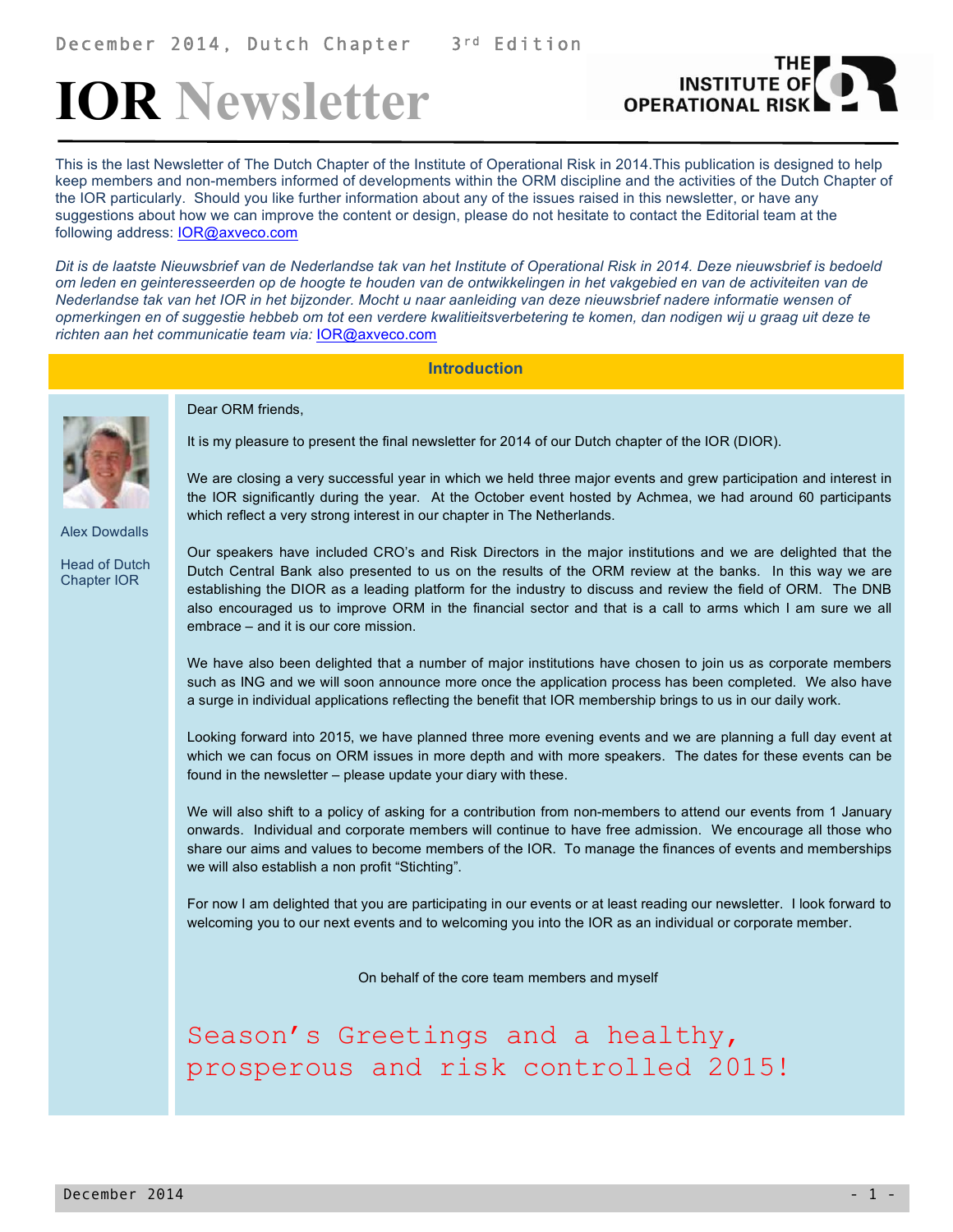# **Evenement bij Achmea Event at Achmea**

Het vierde congres, genaamd **"CRO and DNB Perspectives on ORM"** van het IOR was wederom zeer geslaagd. Achmea, was onze gastheer, en zij had ons het zeer mooie congrescentrum ter beschikking gesteld in Zeist. De eerste presentatie werd verzorgd door de Director of Group Risk Management van de Achmea groep: Marco Vet.

In zijn presentatie (ORM and Measurement) vertelde hij ons kort over Achmea, de corporate identity en hun plannen voor de toekomst: "Versnellen en Vernieuwen".

Daarna bracht hij het CRO forum onder onze aandacht. Een forum dat 25 leden heeft, allen CRO's of gelijkwaardige functies bij grote Nederlandse bedrijven. Marco is al twee jaar de voorzitter van het Forum. Het CRO Forum zet zich onder andere in om CRO's bij elkaar te brengen, best practices te laten uitwisselen en hierover te publiceren.

Marco vertelde ons over de aanstaande publicatie "Principles of ORM & Measurement". Dit was bijzonder interessant en het is dan ook zeer de moeite waard om de website van het forum te bezoeken: www.thecroforum.org.

De tweede presentatie (Supervisory Expectations of ORM) werd verzorgd door Claudia Zapp en Hans Bikker van DNB. Hier keek iedereen naar uit aangezien een deel van de presentatie zou gaan over de uitkomsten van de onderzoeken gedaan bij Nederlandse banken op het gebied van ORM.

Claudia verwees eerst naar de ORM bijbel, een publicatie van de BIS genaamd "Principles for the sound management of Operational Risk".

De uitkomsten van de onderzoeken voldeden niet in alle gevallen aan de verwachtingen van DNB. Aandachtspunten die werden genoemd: risk culture, reporting (more is less), risk framework, kortom: "the usual suspects".

De conclusie: Er is nog veel werk aan de winkel!

Vervolgens vertelden Hans en Claudia over onderstaande 6 onderwerpen. Ik heb mijn kernpunten (key take aways) er tussen haakjes achter gezet:

- *Risk Culture (Key for success)*
- *Op Risk Appetite (Vooruit en achteruit kijken bij bepalen RA)*

- *ORM Framework (License to Operate)*
- *Governance 3LoD (Be pro-active in challenging and monitoring)*
- *Op Risk Identification & Assessment (Gebruik combinatie van instrumenten bv. RCSA, SRA etc.)*
- *Op Risk reporting & Monitoring (More is less)*

De presentatie eindigde met een discussie waarom het de meeste banken zo slecht lukt om aan de verwachtingen van DNB te voldoen.

Hoewel er geen eenduidig antwoord kwam, bleek het toch vooral lastig om het topmanagement het belang van operational risk goed te laten inzien.

Kortom alweer een potentieel onderwerp voor het de volgende congres.

Tot slot volgde de zeer goed verzorgde netwerkborrel en zo eindigde een zeer geslaagd event.

Dim Krauwer Risk Manager Operationeel Risico Management SNS REAAL

*The forth event "CRO and DNB* 

+++++++++++++++++++++++++++++++

*perspectives on ORM" organized by the D-IOR was well received. Achmea hosted this event in their conference center. Marco Vet, Director Group Risk Management at Achmea Group in his speech summarized the situation at Achmea, the corporate Identity and their plans for the near future: "Versnellen en Vernieuwen"'.*

*After the introduction he paid attention to the CRO forum – Marco Vet is Chairmana forum where CRO's of large Dutch organizations (25) come together to exchange best practices and to publish these.*

*The next publication is about: "Principles of ORM & Measurements". This is a very interesting topic worth to have a look at on: www.thecroforum.org*

#### *For the second presentation of the day " Supervisory Expectations of ORM"*

*Claudia Zapp and Hans Bikker of DNB came on stage.* 

*The expectations were very high as part of the presentation was expected to be dealing with the recent ORM survey,*

#### *carried out at Dutch Banks.*

*Claudia referred to the ORM master guidebook, a publication of the BIS: "Principles for the sound management of Operational Risk".*

*With regard to the survey, not in all the cases the outcome did meet the expectations DNB had.* 

*Risk Culture, Reporting (more is less), the Risk Framework, the so-called usual suspects need much more attention.* 

*Conclusion: Still a lot of work to be done!*

*After their introduction, Claudia and Hans highlighted the following 6 topics: (I have added the key takeaways between brackets)*

- *Risk Culture (Key for success)*
- *Op Risk Appetite (Forward and backward looking to determine RA)*
- *ORM Framework (License to Operate)*
- *Governance 3LoD (Be pro-active in challenging and monitoring)*
- *Op Risk Identification & Assessment (Combine different instruments like RCSA, SRA etc.)*
- *Op Risk reporting & Monitoring (More is less)*

*The presentation was followed by a question and answering session and discussion on why for banks it is so difficult to meeting the expectations of DNB.*

*Although not a plain vanilla response came, it was clear that much had to do with the lack of understanding at top management of the importance of good and solid operational risk management.*

*Perhaps this is an interesting topic for a next event.*

*With drinks and snacks and the opportunity to meeting other people the event came to an end.*

*Dim Krauwer Risk Manager Operationeel Risico Management SNS REAAL*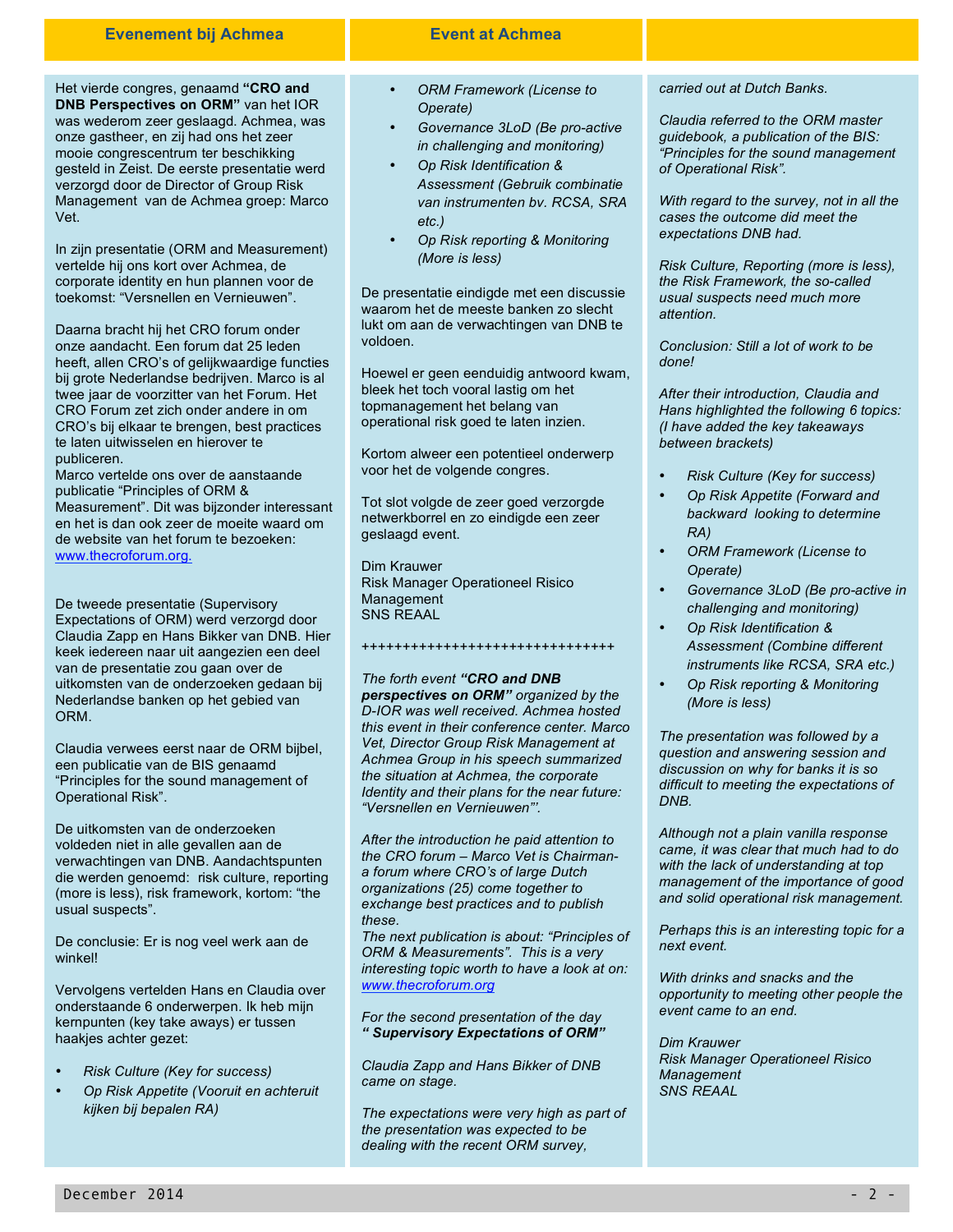

Ronald Florusse is a chartered accountant and has been working for ING since 1998. From 2007-2011, he was heading the department BPM / Business architecture, a department that was building the bridge between business and IT via changes. From 2011 till now, he is working as

*professions and supporting tools are aligned.*  Management. a high value specialist within ORM and was amongst others responsible for the coordination of the implementation of Enterprise Risk

He writes this article on his personal title.<br> **Process landscapes and detailed process** in onitoring monitoring He writes this article on his personal title.

#### **What is Business Process Management? (BPM)**

*BPM is the continuous adaptation of business processes and of the related organisational and IT landscapes to meet the requirements of the market (regulations, customers, technology)***.** 

The concept of BPM covers the recording of processes, including analysis and optimization, implementation in the IT infrastructure, staffing and automatic monitoring and measurement of processes and their key performance indicators, thereby enabling the company to adjust to internal and external changing demands. Processes are essential to enable corporate strategies and strategic objectives to be implemented consistently and realised in everyday business on the basis of operational steps. Within various BPM tools various kinds of data can be modelled and documents can be attached. Most BPM tools, however, do not meet ORM tooling requirements.

## **What is Operational Risk Management (ORM)?**

*ORM aims at supporting business management (as primary responsible for controlling operational risks) in order to lower operational costs.*

ING's ORM framework is based on Enterprise Risk Management (ERM): a continuous process, designed to pro-actively identify and manage risks to provide reasonable assurance that the entities objectives can be achieved within the entities risk appetite. ERM provides Business Management a tool to support their responsibility on identifying and controlling the legal, operational and compliance risk that affect their business. ORM tools supporting ERM require various mandatory risk data, including process information. Most ORM tools, however, do not meet BPM tooling requirements.

#### **What is Change Management (CM)?**

*CM is the process of developing a planned approach to change in an organization.* 

Typically the objective is to maximize the collective efforts of all people involved in the change and minimize the risk of failure of implementing the change.

#### **How do BPM, CM and ORM relate to each other?**

As stated before, the continuous adaptation of business processes is part of BPM. Controls to manage risk are part of business processes. Changes in business processes might have an impact on controls and test-plans to assessing the effectiveness of key controls and / or managed risk levels. Normally speaking, inherent risk levels will not change because of changes in processes, but managed risk levels can change if the strength of concerned controls changes. Processes are also often the starting point for a change.

descriptions form the basis on which full and integrated risk and controls assessments are executed in order to assure a complete ERM risk & control log for an entity. Without assessing processes, it cannot be assured that all key risks are identified and are in control. The process description needs to take into account both manually executed steps and automated steps. By means of a risk assessment, risks involved in each process phase are identified, their impact and likelihood are assessed and the appropriate control measures to mitigate the identified risk to an acceptable level (within the risk appetite of the entity) is to be decided. Controls that bring key inherent risks (risks above a defined thresholds) within the risk appetite, need to be tested and (key) control owners (managers responsible for the execution of the control need to sign off the effectiveness of these controls to the (key) risk owners (normally senior management / value chain manager).



#### **An integrated approach**

*Given the strong relationship between BPM, ORM and CM, it is important that these professions and supporting tools are aligned.* 

The approach to keep BPM, ORM and CM aligned depends on the stability of the processes and at which level risks have been identified.

If processes are stable and / or risks have been assessed at a rather high level, alignment can be organized by periodically checking changes in the processes in the BPM tool and the impact on the risk & control log and testplans in the ORM tool.

If processes are rather instable and / or risks

*ORM aims at supporting business management (as primary responsible for controlling opera-tional risks) in order to lower operational costs ORM aims at*  data such as test results, incidents and (the have been assessed at a more detailed level, a more integrated approach is needed to assure continuous alignment between ORM, CM and BPM in order to prevent inefficiency and inconsistency. An approach to accomplish that is to model all design related risk data into the BPM tool. This includes risk, controls and test-plans. Those risk "design" data are then to be maintained in the BPM tool, so the BPM tool is the Single Point of Truth for the risk design data and a starting point for changes. The Risk management tool then maintain other required risk management monitoring of completion of) gaps. For keeping data in these 2 systems aligned, 3 methods are possible:

- Generate a risk and control report from the BPM tool into Excel that can easily be uploaded into the ORM tool
- Build an interface
- Create a central process framework and work with foreign keys

A trade-off should be made between costs and benefits to choose the method.

Various kinds of changes can be distinguished: changes in processes, products, systems, organizational structure and changes in risk levels because of risk assessments, audit findings, incidents etc. The latter kind of changes are triggered by the ORM tool, so a loop back procedure should be installed from the ORM tool to change designed risk levels in the BPM tool. If managed risk levels change above the risk appetite, (missing) controls should be strengthened / designed. The changes in controls are than, as part of the CM process, modelled in the BPM tool and aligned with the ORM tool by 1 of the methods mentioned before.

For the adequate maintenance of all relevant risk data, good governance is a prerequisite. Proposed changes in the ORM tool via the BPM tool must have been approved by the key risk and control owners.

#### **Conclusion**

BPM, CM and ORM are not different worlds, they are strongly related to each other and should not be seen in isolation. Therefore, there should be an integrated approach in place with 1 Single Point of Truth of required risk data. Working with 1 Single Point of Truth assures consistency, high quality and efficiency. Maintenance have to take place only in 1 database enabling business management are enabled continued risk assessments during business changes on a regular basis.

For questions or remarks: please send an e-mail to: ronald.florusse@ing.nl.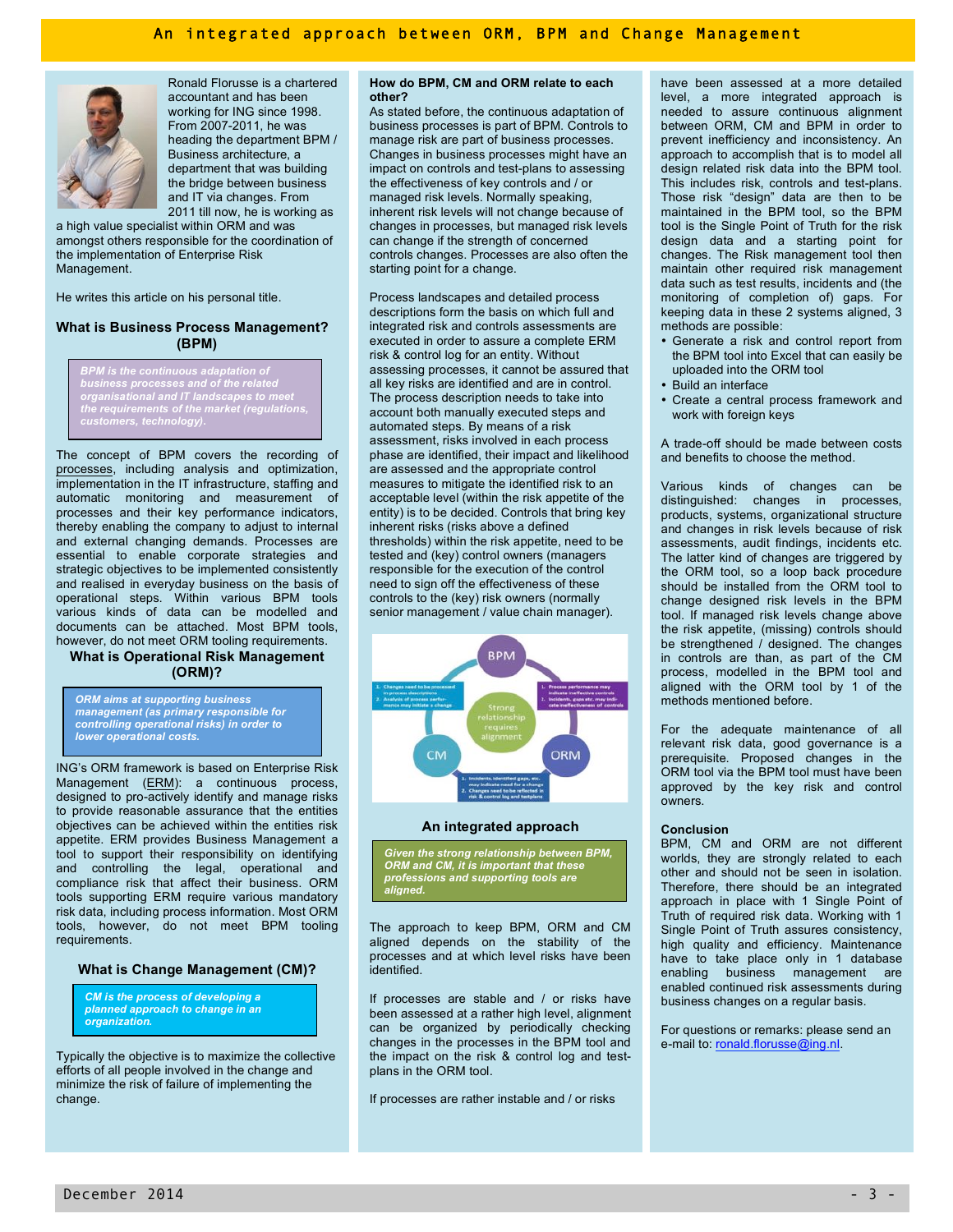# Een geïntegreerde aanpak tussen ORM, BPM en Change Management

#### *Inleiding*

*Ronald Florusse is registeraccountant en werkt voor ING sinds 1998. Van 2007-2011 was hij hoofd van de afdeling BPM/Business architectuur, een afdeling die fungeerde als de linking-pin tussen de business en IT veranderingen. Vanaf 2011 is hij werkzaam als een high value specialist binnen ORM. In deze functie was hij onder andere verantwoordelijk voor de coördinatie van de implementatie van Enterprise Risk Management. Hij schrijft dit artikel op persoonlijke titel*.

#### *Wat is Business Process Management? (BPM)*

*BPM is de continue aanpassing van de bedrijfs-processen en de bijbehorende organisato-rische en IT-landschappen om aan eisen van de markt (regels, klanten, technologie) te voldoen*

*Het BPM concept heeft betrekking op de vastlegging van processen, analyse en optimalisatie, implementatie in de ITinfrastructuur, personeelsbezetting en automatische bewaking en meting van processen en hun key performance indicators. Hierdoor kan het bedrijf zich aanpassen aan de interne en externe veranderende eisen. Processen zijn essentieel om bedrijfsstrategieën en strategische doelstellingen consequent te implementeren en te realiseren in de dagelijkse uitvoering. In BPM tools kunnen verschillende soorten data worden gemodelleerd en documenten worden aangehecht. De meeste BPM tools voldoen echter niet aan eisen voor ORM tooling. Wat is de Operational Risk Management?* 

*(ORM)*

ORM is gericht op het ondersteunen van de bedrijfsvoering (als primair verantwoordelijk voor het beheer van operationele risico's) met het oog<br>op lagere operationele kosten.

*Het ORM raamwerk van ING is gebaseerd op Enterprise Risk Management (ERM): een continu proces, bedoeld om proactief risico's te identificeren en te beheersen om met een redelijke mate van zekerheid de doelstellingen binnen de risk appetite van betreffende entiteit te kunnen bereiken. ERM biedt Business Management een hulpmiddel om hun verantwoordelijkheid op het gebied van het identificeren en beheer-sen van de juridische, operationele en compliance risico's die hun bedrijf beïnvloeden, te ondersteunen. ORM tools ter ondersteuning van ERM vereisen verschillende verplichte risico data, met inbegrip van procesinformatie. De meeste ORM tools volden echter niet aan eisen voor BPM tooling*.

#### *Wat is Change Management (CM)?*

CM is het ontwikkelproces van een planmatige aanpak om te veranderen in een organisatie.

*Doorgaans is het doel om de gezamenlijke inspanningen van alle mensen die betrokken zijn bij de verandering te maximaliseren en het risico van mislukking van de uitvoering van de verandering te minimaliseren.* 

#### *Hoe verhouden BPM, CM en ORM zich tot elkaar?*

*Zoals eerder vermeld is de continue aanpassing van de bedrijfsprocessen onderdeel van BPM.*

*Controls om risico's te mitigeren zijn onderdeel van de bedrijfsprocessen. Veranderingen in bedrijfsprocessen kunnen een impact hebben op controls en test-plannen om de effectiviteit van de key controls en / of managed risico-niveaus in te schatten. Normaal gesproken zal het inherente risico niveau niet veranderen als gevolg van veranderingen in processen, maar managed risiconiveaus kunnen veranderen als de effectiviteit van de betrokken controles wijzigen. Processen zijn vaak ook startpunt voor verandering.* 

*Proceslandschappen en gedetailleerde procesbeschrijvingen vormen de basis waarop de volledige en geïntegreerde risico- en controleinschattingen worden uitgevoerd met het oog op een volledige ERM risk & control log voor een entiteit. Zonder beoordeling van processen, kan niet worden gegarandeerd dat alle belangrijke risico's zijn geïdentificeerd en onder controle zijn. De procesbeschrijving moet rekening houden met zowel handmatig uitgevoerde als geautomatiseerde stappen. Door middel van een risico-analyse, worden de risico's die gerelateerd zijn aan elk proces stap geïdentificeerd, hun impact en waarschijnlijkheid worden beoordeeld en worden de nodige controlemaatregelen vastgesteld om de geïdentificeerde risico's tot een aanvaardbaar niveau (binnen de risk appetite van de entiteit) te beperken. Controles die key inherente risico's (risico's boven een bepaalde drempel) binnen de risk appetite brengen, moeten worden getest en (key) controle eigenaren (managers die verantwoordelijk zijn voor de uitvoering van de controle dienen verantwoording af te leggen aan de (key) risico-eigenaren (senior management / value chain mana-ger).over de effectiviteit van deze controles.*



*Gezien de sterke relatie tussen BPM, ORM en CM, is het belangrijk dat deze professies en ondersteunende tools zijn gealigned.*

*De aanpak om BPM, ORM en CM aligned te houden is afhankelijk van de stabiliteit van de processen en op welk niveau de risico's zijn geïdentificeerd.* 

*Bij stabiele processen en / of als risico's op een vrij hoog niveau zijn ingeschat, kan alignment worden bewerkstelligd door periodieke controle op de impact van van veranderingen in processen in de BPM-tool op de risk & control log en testplannen in de ORM tool.*

*Bij nogal instabiele processen en / of risico's zijn beoordeeld op een meer gedetailleerd niveau, is een meer geïnte-greerde aanpak nodig om inefficiënties en inconsistenties te voorkomen.*

*Een aanpak om dat te bereiken is het modelleren van alle ontwerp-gerelateerde risico gegevens in de BPM-tool. Deze omvatten risico's, controles en testplannen. Deze "ontwerp" gegevens worden dan in de BPM-tool onderhouden, zodat de BPMtool het Single Point of Truth is voor de risico ontwerpgegevens. De Risk management tools behouden dan de overige vereiste risicobeheer gegevens zoals test-resultaten, incidenten en (het toezicht op het oplossen van) hiaten. Voor het aligned houden van data in deze 2 systemen zijn er 3 mogelijkheden:*

- *Genereer een risico-en controlerapport vanuit de BPM-tool in Excel die eenvoudig kan worden geüpload naar de ORM tool*
- *Bouw een interface.*
- *Creëer een centraal proces raamwerk en werk met "foreign keys"*

*Een afweging moet worden gemaakt tussen de kosten en baten voor de keuze van de methoden.* 

*Verschillende soorten veranderingen kunnen worden onderscheiden: veranderingen in processen, producten, systemen, organisatiestructuur en veranderingen in risico-niveaus vanwege risico-beoordelingen,controlebevindingen, incidenten etc. De laatste soort veranderingen wordt geregistreerd in de ORM tool, zodat een loop back procedure moet worden geïmplementeerd vanuit de ORM tool om ingeschatte risiconiveaus in de BPM-functie te wijzigen. Als managed risico-niveaus wijzigen boven de risk appetite, moeten (ontbrekende) controles worden versterkt / ontworpen. De wijzigingen in controls zijn dan als*   $b$ *onderdeel van het CM gemodelleerd in de BPM tool en aligned met de ORM tool met 1 van de eerder genoemde methoden.* 

*Voor het adequaat onderhoud van alle relevante risico-gegevens, is een goede governance een voorwaarde. Voorgestelde wijzigingen in de ORM tool via de BPM-tool moeten zijn goedgekeurd door de belangrijkste risico's en control eigenaars*

#### *Conclusie*

*BPM, CM en ORM zijn geen verschillende werelden, ze zijn sterk aan elkaar gerelateerd en mogen niet geïsoleerd van elkaar worden gezien. Daarom is er een geïntegreerde aanpak vereist met 1 Single Point of Truth voor het beheer van de vereiste risico-gegevens. Werken met 1 Single Point of Truth verzekert consistentie, hoge kwaliteit en efficiëntie. Business management wordt daarmee in staat gesteld om risico's op een continue basis te kunnen evalueren als gevolg van wijzigingen.*

*Voor vragen of opmerkingen stuur een email aan : ronald.florusse@ing.nl*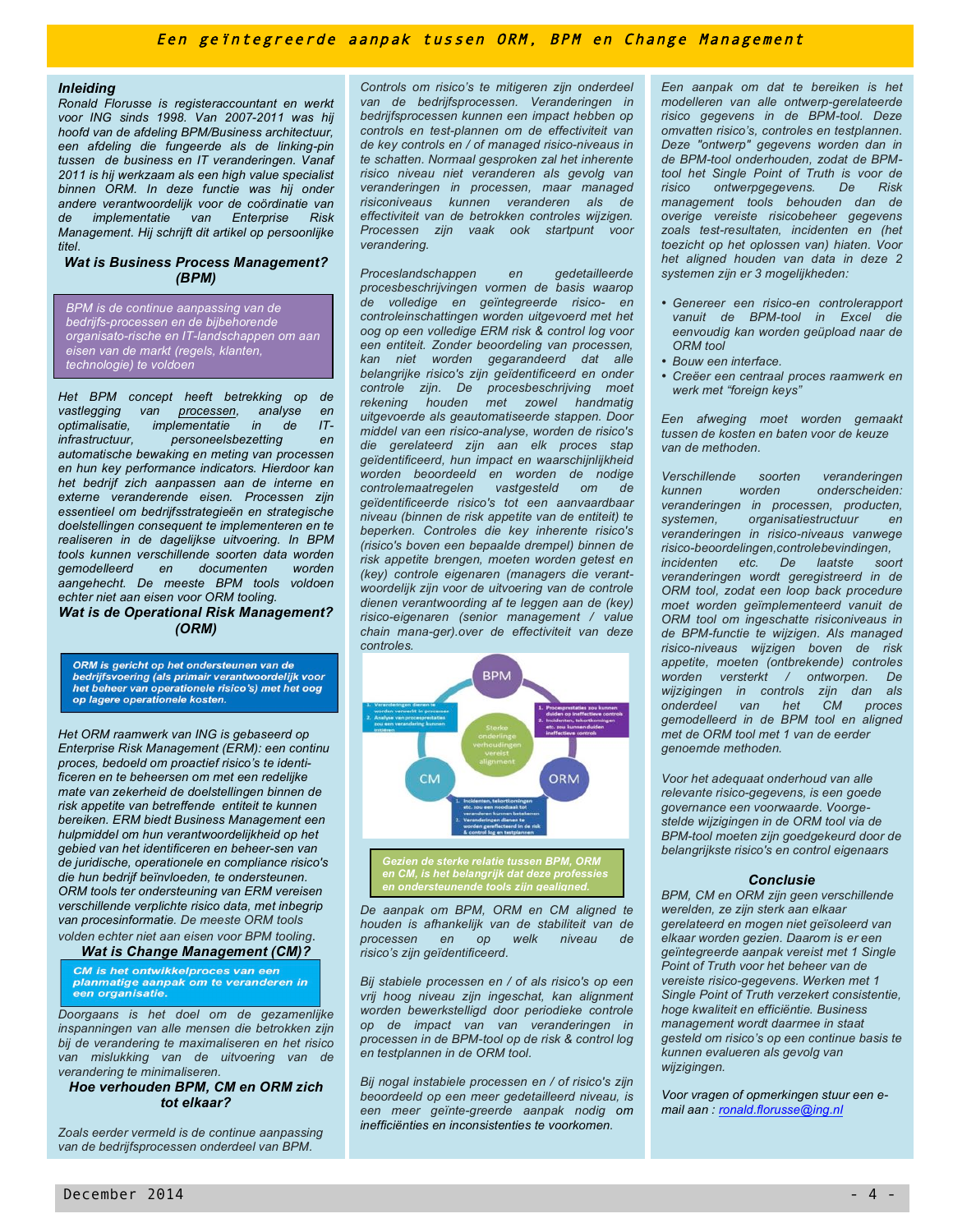#### **On October 10, 2014 BIS issued a consultative document:**

#### **"Corporate Governance principles for banks" (bcbs294)**

The Basel committee invites people to respond to the consultative document by Friday 9, 2015.

Following the review by the Financial Stability Board (report: A thematic review on Risk Governance 2013) the outcome was that the national authorities and financial institutions had made progress in improving risk governance. Notwithstanding these improvements additional work is to be done to establish effective risk governance frameworks. Part of the requirements is to enhance the authority and independence of CRO's.

In the proposed revision one of the main objectives is to reinforce the collective oversight and risk governance responsibilities of the board.

Another objective is to emphasize key components of risk governance such as risk culture, risk appetite and their relationship to overall bank's risk capacity.

Strengthening of the check and balances and revised guidance on the specific roles of board, senior management and control functions like CRO and internal audits are amongst the objectives of this consultative paper.

The increased focus on risk and the supporting governance framework includes identifying the different roles and responsibilities in the organization for addressing and managing the risk. The 3 lines of defense: business line, risk management function and the internal audit function are all extremely important.

The proposed rules are based upon 13 principles, each explaining the various roles and responsibilities and the way the various activities should be carried out.

The proposed principles of sound corporate governance are also applicable for state owned or state supported banks, even when it is temporary.

The document is available on:

http://www.bis.org/publ/bcbs294.pdf

Paul van Dijk Co-Editor D-IOR Newsletter *In oktober heeft BIS een herziene tekst neergelegd:*

*"Corporate Governance principes voor banken".(bcbs294)*

*Geinteresseerden worden uitgenodigd om uiterlijk op vrijdag 9 januari 2014 hierop een reactie geven.*

*Een onderzoek door de "Financial Stability Board" ,(A thematic review on Risk Governance 2013), heeft uitgewezen dat nationale instanties en banken gezamenlijk enorme progressie hebben gemaakt in het verbeteren van de risk governance. Niettegenstaande deze verbeteringen is geconstateerd dat meer werk verricht moet worden om een effectief risico management frame work te realiseren. Daarbij is het noodzakelijk om de authoriteit en onafhankelijkheid van de CRO te waarborgen.*

*Een van de doelstellingen in de voorgestelde tekst is de verantwoordelijkheid voor Risk Governance bij het bestuur te leggen. Daarnaast worden risk culture en risk appetit in relatie tot het totale risico van de bank als zeer belangrijke componenten van risk governance gezien.*

*Naast de hiervoor vermelde punten beoogt de voorgestelde tekst helderheid te verschaffen over de verschillende taken van bijvoorbeeld de CRO en internal audit en hun onderlinge samenhang.*

*De aandacht voor risico's en het governance raamwerk, heeft ook gevolgend voor de verschillende functies, waarbij de 3 verdedigingslijnen – de business lijn , risk management en interne audit allen zeer belangrijk zijn:* 

*In de voorsgestelde tekst wordt in 13 regels uiteengezet, wat de verschillende functies en daaraan gekoppelde verantwoordelijkheden zijn en hoe de diverse taken dienen te worden uitgevoerd.*

*Deze regels gelden ook voor staatsbanken en door overheden gesteunde banken, zelfs als dit maar van tijdelijke aard zou zijn.*

*De richtlijn is beschikbaar op:*

#### *http://www.bis.org/publ/bcbs294.pdf*

*Paul van Dijk Co-Editor D-IOR Newsletter*

# **Invitation / Uitnodiging**

The newsletter of the Dutch Chapter is a quarterly letter-issued electronicallyfor all who are interested in ORM issues and produced by volunteers. You are invited and we strongly encourage you to take this opportunity to writing an article about a topic you believe to be important for the further development of the ORM practice.

This platform should be the marketplace for an exchange of ideas, testing opinions and teasing colleagues from in the industry with challenging proposals.

We are aiming to developing this letter into a knowledge exchange platform.

To achieving that:

#### *We need your support!*

. For the next newsletter scheduled to be issued at the end of Q1 2015 send your article / contribution to:

IOR@axveco.com or

# pvandijk@ior-institute.org

*De nieuwsbrief van de de Nederlandse tak van het IOR is een kwartaal bericht opgesteld door vrijwilligers dat -in electronisch vorm- wordt gestuurd aan een ieder die geinteresseerd is in ORM onderwerpen.*

*U bent van harte uitgenodigd en wij moedigen u aan van dit recht gebruik te maken, om een artikel in de nieuwsbrief op te laten nemen, waarvan u van mening bent dat dit bijdraagt aan de verdere ontwikkeling van de ORM praktijk.*

*Dit platform zou het medium moeten zijn voor de uitwisseling van ideeen, voor het testen van meningen en het voor het uitdagen van vakgenoten met onconventionele oplossingen.*

*Ons doel is om deze nieuwsbrief verder te ontwikkelen tot paltform waarop kennis wordt uitgewisseld.*

*Om dit te bereiken :*

#### **Hebben wij uw steun nodig!**

Voor de volgende nieuwsbrief die gepland staat voor het einde van het eerste kwartaal 2015 kunt u artikelen insturen aan:

IOR@axveco.com or

pvandijk@ior-institute.org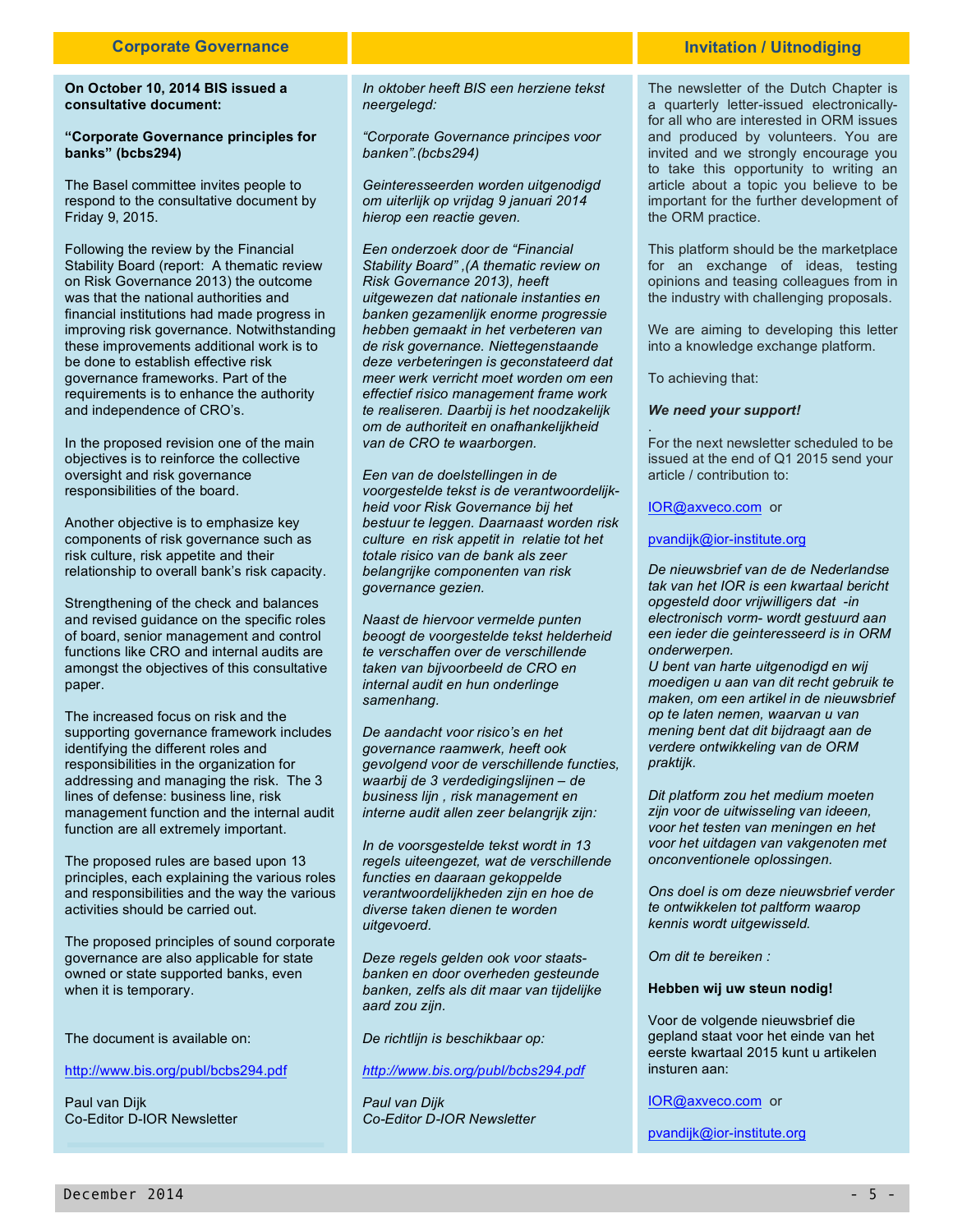# **Update on regulatory consultation Reputatie Risico**

#### Dear IOR members,

Some of us are engaged in a number of regulatory consultations. The Dutch Bankers Association (NVB) coordinates these responses for our members, the Dutch banks. Since this year has been a particular interesting one for Operational Risk consultations we wanted to give you an end of 2014 year update.

For those banks approved for Advanced Measurement Approach (AMA), the EBA is expected to issue the final text of their consultation paper "EBA CP 2014/08 on assessment methodologies for AMA" by December this year.

The NVB response to that consultation was submitted on 10 September and can be found here:

*https://www.eba.europa.eu/regulationand-policy/operational-risk/regulatorytechnical-standards-on-assessmentmethodologies-for-the-use-of-amas-foroperational-*

*risk?p\_p\_auth=e9Oy1UVD&p\_p\_id=169 &p\_p\_lifecycle=0&p\_p\_state=maximized &p\_p\_col\_id=column-*

*2&p\_p\_col\_pos=1&p\_p\_col\_count=2&\_1 69\_struts\_action=%2Fdynamic\_data\_list \_display%2Fview\_record&\_169\_recordId =806092&\_169\_redirect=https%3A%2F %2Fwww.eba.europa.eu%2Fregulationand-policy%2Foperationalrisk%2Fregulatory-technical-standardson-assessment-methodologies-for-theuse-of-amas-for-operational-risk%2F- %2Fregulatory-activity%2Fconsultationpaper%2F724759*

Our issues centred around the interaction between AMA and The Standardised Approach, first party fraud – third party fraud, data filtering and use of dates (discovery and accounting).

Basel has issued two important Operational Risk publications this year on 6 October:

- $\triangleright$  It issued the 'Review of the Principles for the Sound Management of Operational Risk. http://www.bis.org/publ/bcbs292 .htm
- $\triangleright$  A consultative document BCBS291 was issued 'Operational risk – Revisions to the simpler approaches' http://www.bis.org/publ/bcbs291 .htm

In December 2014, BIS is expected to publish a consultation paper on capital requirement floors to market, credit and operational risk.

A number of industry bodies are responding to the BCBS291 consultation, including the International Banking Federation (IBFed), the joint forum IIF/GFMA/ISDA and EBF the European Banking Federation.

NVB participates in those discussions and is planning to submit a response, the due date is 6 January 2015.

BCBS291 intends to replace the current 3 standard approaches (Basic Indicator BIA, The Standardised TSA and Alternative Standardised ASA) with one new Standardised approach, based solely on 'gross' financial reporting data, without reference to non-financial or loss data. First estimates indicate that regulatory capital under the new proposed approach may double for some banks.

One important observation is that the revised standard approach in BCBS291 does not appear to be linked to the work done in the review of the Principles, although the documents were issued on the same date.

Another issue is around risk-sensitivity and letting go of the distinction between the various business lines. Basel reports that these business lines did not differ statistically in their research however they do not provide the underlying data. An ORX initiative around BCB291 is now reproducing the findings of the Basel committee.

The Basel Working Group on BCBS291 meets next on 10 December.

For further questions on these topics in light of the NVB consultation, please refer to Koos Vegting or Arnold Veldhoen.

We intend to keep you posted on the topic in 2015.

Arnold Veldhoen Avantage Reply

a.veldhoen@reply.eu

Koos Vegting Kasbank

koos.vegting@kasbank.com

Het is een bekend gezegde: het verwerven van een goede reputatie of zoals de Engelsen het zo mooi kunnen uitdrukken *" building an impeccable pedigree of the brand''* kost jaren, doch deze reputatie kan –zeker in de huidige tijd van snelle communicatie- in enkele minuten verloren gaan.

Op 10 en 11 november 2014 was "Reputational Risk –Risk of Risks" het onderwerp van een seminar in Keulen georganiseerd door de Duitse Chapter van het IOR.

Aan de hand van praktijkvoorbeelden werd ingegaan op wat RepRisk is, waarbij onderscheid werd gemaakt naar enerzijds RepRisk als resultante van een van de andere risico's (market, krediet en oprisk etc.) en anderzijds RepRisk als een zelfstandig onafhankelijk risico.

Op de vraag waar en wanneer Reprisk zich zou manifesteren, werd met name een link gelegd naar de diverse belangenhebbende in het bedrijf: klanten, medewerkers, zakenpartners, aandeelhouders, toezichthouders, rating buro's etc.

Afhankelijk van de aard van de zaak kunnen deze partijen als belanghebbende opstaan en acties instellen en daarmee de reputatie van de financiele instelling aantasten.

Tijdens het seminar werd ook uitgebreid aan de hand van voorbeelden toegelicht hoe een zaken zich in de pers ontwikkelde.

Hoewel er geen eenduidige sleutel is tot het quantificeren van RepRisk, werden modellen getoond, waarin ondermeer omzet, aandeelhouderswaarde,en klantcontacten in de berekening werden betrokken.

Ook werd er vanuit verschillende invalshoeken – ook door een vertegenwoordiger van de Bafin (Duitse Toezichthouder) ingegaan hoe het Management van Reprisk binnen de organisatie te positioneren.

Tijdens diverse roundtabel sessies werd inhoudelijk over het managen van RepRisk gesproken.

Voor een best practice paper voor Reprisk , uitgegeven in Duitsland zie:

www.ior-institute.org/regionalchapters/german-chapter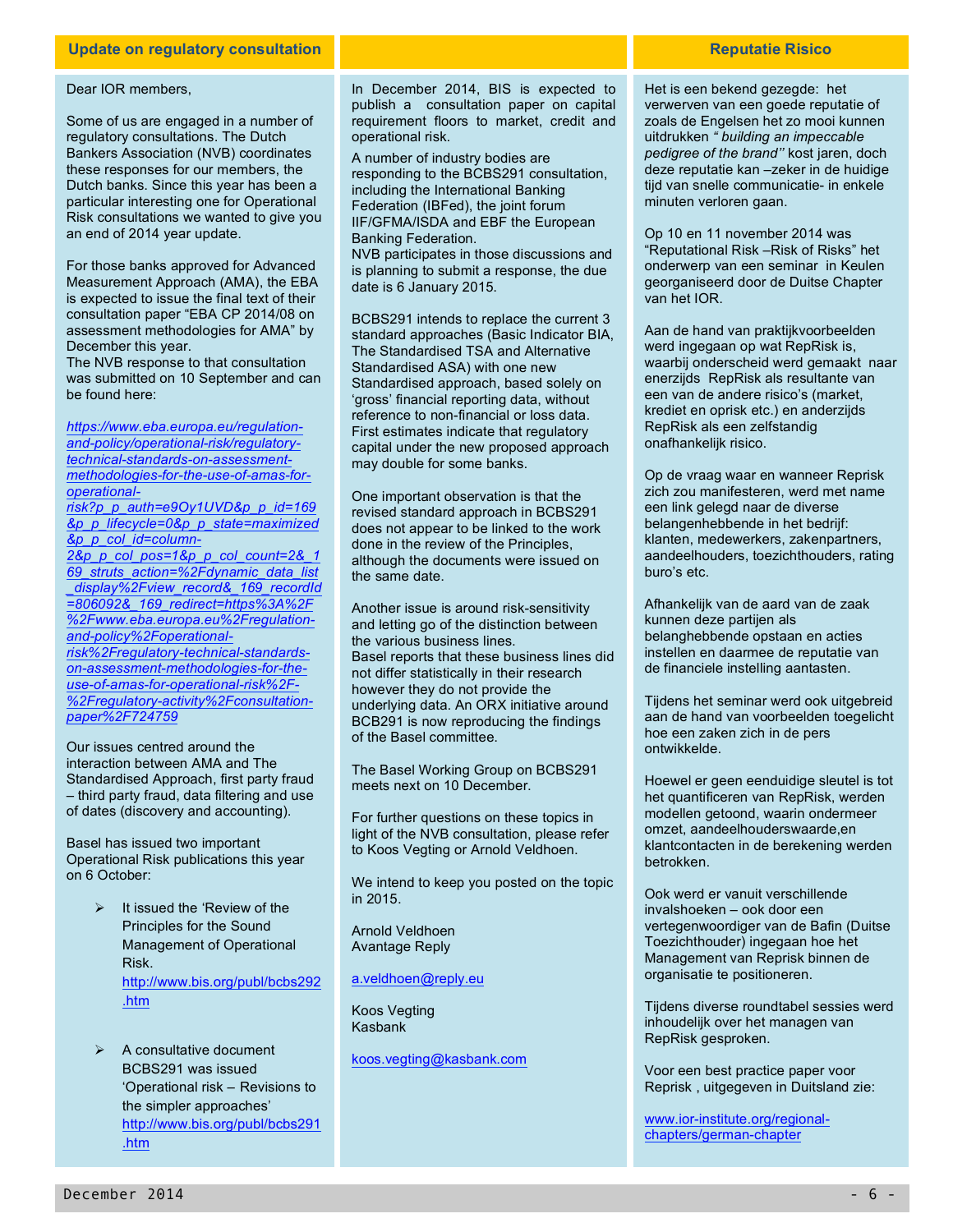According to the questionnaire completed by 27 of the 61 attendees of the October 2<sup>nd</sup> event at Achmea in Zeist, the overall rating of the event was 3.9 on a scale 1 to 5. Of the 27 respondents 8 attended the event for the first time and 6 were members of the IOR. The 27 attendees represented 18 different organizations. Although there were some questions and critical remarks, for over 80% of the attendees expectations were met. Some of the critical notes had to do with: need for more practical solutions and the time slot of the event.

With regard to topics for future events, Cyber and Technology, ORM in other industries, How to develop a risk Culture and Reputational Risks were mentioned most.

The Core Team is pleased with the responses and will take all remarks and recommendations in consideration.

*Aan het einde van het evenement dat op 2 oktober bij Achmea in Zeist plaatsvond is door 27 van de 61 aanwezigen een vragenformulier ingevuld. Op basis hiervan is het evenement gewaardeerd met een 3.9 op de schaal van 1 tot 5. Van de 27 waren 8 personen voor de eerste keer bij een D-IOR evenement, waren 6 lid van het IOR onder en vertegenwoordigden zij 18 verschillende organisaties. Hoewel er vragen en een aantal kritische opmerkingen waren, heeft het evenement bij meer dan 80 % van de aanwezigen aan de verwachtingen voldaan. De opmerkingen: te weinig praktische voorbeelden tot een verkeerd tijdstip. Als onderwerpen voor een volgend evenement werden met name Cyber en technologie, ORM in andere industrieën , Risico Cultuur en Reputatie Risico veelvuldig gemeld.*

*Het Core team is blij met de antwoorden en zal deze zeker bij toekomstige evenementen meenemen.*

# **Save the Dates in 2015 / Blokkeer de agenda's in 2015**

De Nederlandse afdeling van het IOR heeft voor 2015 weer 4 evenementen gepland. Drie daarvan zullen in de late namiddag en vroege avond plaatsvinden. Data : 19 maart , 4 juni en 5 november. Op 10 september 2015 zal er een grote bijeenkomst worden gehouden die de gehele dag zal bestrijken. **Blokkeer de dagen alvast in uw agenda!**

*The Dutch Chapter of the IOR is pleased to inform you that they will organize 4 main events in 2015. Three of these events will be held -as previously- in the late afternoon on the following dates: March 19, June 4 and November 5. On September 10, 2015, D-IOR will organize a full day event. Save these dates in your diary!*

# **ORX Data 2014**

The Operational Riskdata Exchange (ORX) has recently issued its latest: "2014 ORX Report on Operational Risk Loss Data".

In this report loss data (in excess EUR 20,000) of approximately 60 banks have been analysed over a period of 6 years, from January 2008 till 31<sup>st</sup> of December 2014. Total number of claims over that period is 241.225 of which 18% were notified in 2013. After a peak in 2011 where the average loss was EUR 1,134,901, the average loss has gone down substantially for the second consecutive year to EUR 285,277 in 2013.

Some key figures on the 2013 loss data:

Top 3 business lines in number of losses *(In percentage of total number of losses of 41.183):*

| 1 Retail Banking    | 66 |
|---------------------|----|
| 2 Private Banking   |    |
| 3 Trading and Sales |    |

Top 3 event-types in number of losses *(In percentage of total number of losses of 41.183):*

|   | 1 External Fraud                                   | 29     |
|---|----------------------------------------------------|--------|
|   | 2 Execution and Delivery & Process Mgmt.           | 287    |
| 3 | <b>Employment Practices &amp; Workplace Safety</b> | $-120$ |

Top 3 gross losses by business lines *(In percentage of total losses of EUR 11,390 Mio)*

|   | <b>Retail Banking</b>  |    |
|---|------------------------|----|
|   | 2 Trading & Sales      | 24 |
| 3 | <b>Private Banking</b> |    |

Top 3 losses per event-type *(In percentage of total loss EUR 11,390 Mio)*

| 1 Clients, Products & Business Practices | 40  |
|------------------------------------------|-----|
| 2 Execution, Delivery & Process Mgmt.    | -37 |
| 3 External Fraud                         | 14  |

Top 3 amounts of losses per business line and event type *(in EUR MIO)*

|    | Retail Banking / CP & Business Practices | 2,948 |
|----|------------------------------------------|-------|
|    | Trading & Sales /E,D & Process Mgmt.     | 2.036 |
| 31 | Retail Banking/E,D & Process Mgmt.       | 1,010 |

Top 3 Gross losses per region reported to ORX *(In EUR Mio)*

| 1 Western Europe | 5,882 |
|------------------|-------|
| 2 North America  | 3.141 |
| 3 Asia Pacific   | 1,006 |

The full report can be obtained at the ORX webpage: www.orx.org